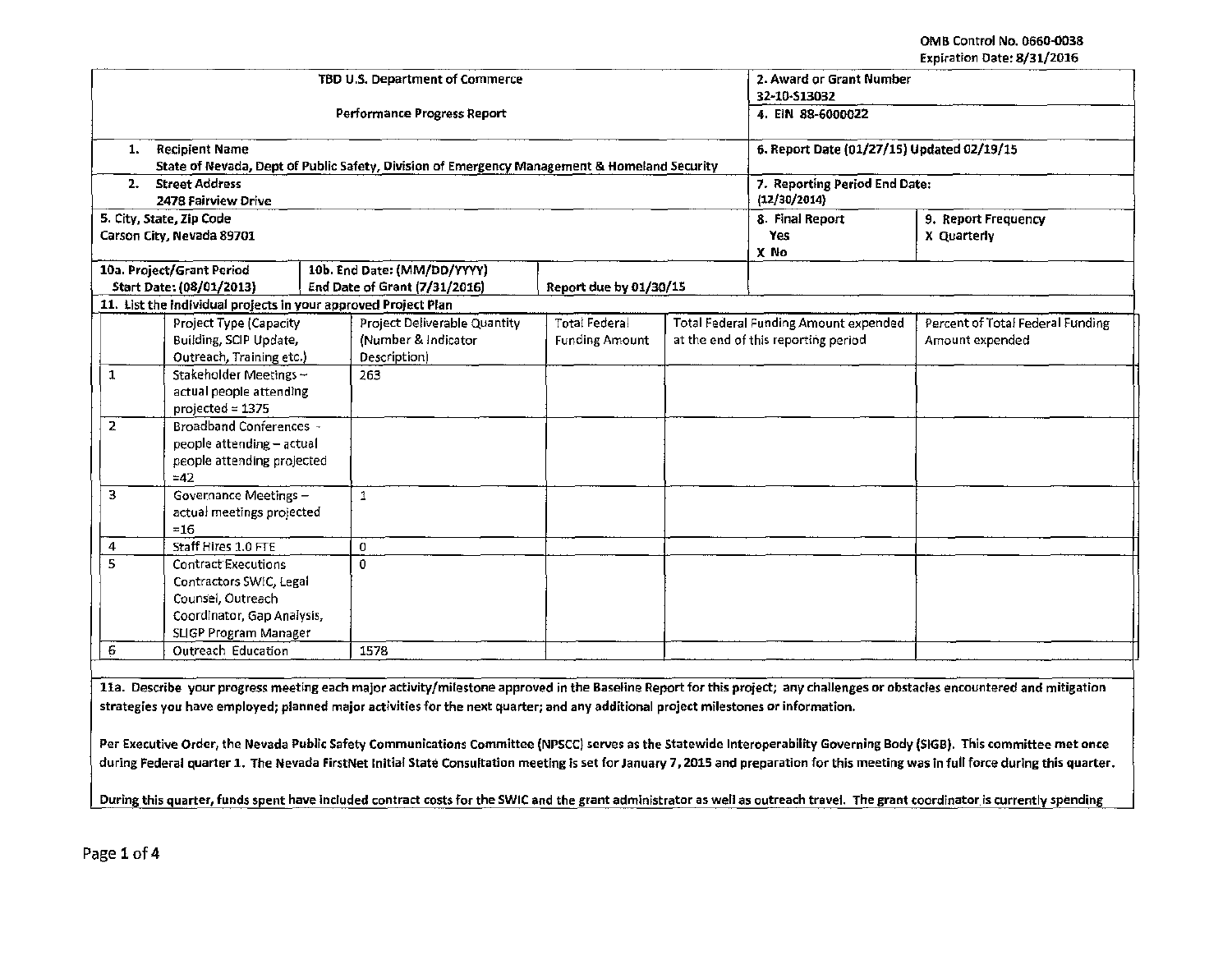approximately 90 percent of her time on SLIGP grant management activities. The SWJC is spending half of his time on SLIGP duties.

Outreach continues the process of reaching LEPC and other public safety groups throughout Nevada counties as well as two webinar presentations. The RFP process to hire a Program Manager/Outreach Coordinator began during Federal quarter 1 and should be completed by early February 2015.

11b. If the project team anticipates requesting any changes to the approved Baseline Report in the next quarter, describe those below. Note that any substantive changes to the Baseline Report must be approved by the Department of Commerce before implementation.

No project changes are anticipated at this time.

llc. Provide any other information that would be useful to NT/A as it assesses this project's progress.

The Nevada Public Safety Communications Committee (NPSCC) met one time during Federal quarter 4. The SWIC continued outreach throughout the State of Nevada to various public safety groups throughout Federal quarter 4. SLIGP staff spent time in preparation for the initial State Consultation meeting to be held on January 7, 201S.

lld. Describe any success stories or best practices you have identified. Please be as specific as possible.

Nevada has used a discussion-based approach for outreach meetings with telcom, tribal and professional organizations including the Fire Chiefs Association, Sheriffs and Chiefs Association, and Intertribal Council of Nevada.

12. Personnel

12a. If the project is not fully staffed, describe how any tack of staffing may impact the project's time line and when the project will be fully staffed.

The RFP process was begun during Federal quarter 1 and should be completed in Federal quarter 2 allowing for the hire of a Program Manager/Outreach Coordinator to assist the SWIC with outreach.

12b. Staffing Table

| Job Title                                   | FTE % | Project(s) Assigned                   | Change            |
|---------------------------------------------|-------|---------------------------------------|-------------------|
| Chief, Emergency Management/SPOC            | 10%   | Single Point of Contact               | Added for work on |
|                                             |       |                                       | SLIGP             |
| <b>Emergency Management Project Manager</b> | 10%   |                                       | Added for work on |
|                                             |       |                                       | <b>SLIGP</b>      |
| <b>Grants and Projects Supervisor</b>       | 10%   | Supervisor of SLIGP grant coordinator | Added for work on |
|                                             |       |                                       | SLIGP             |
|                                             |       |                                       |                   |
|                                             |       | Add Row<br>Remove Row                 |                   |
|                                             |       |                                       |                   |

Page 2 of 4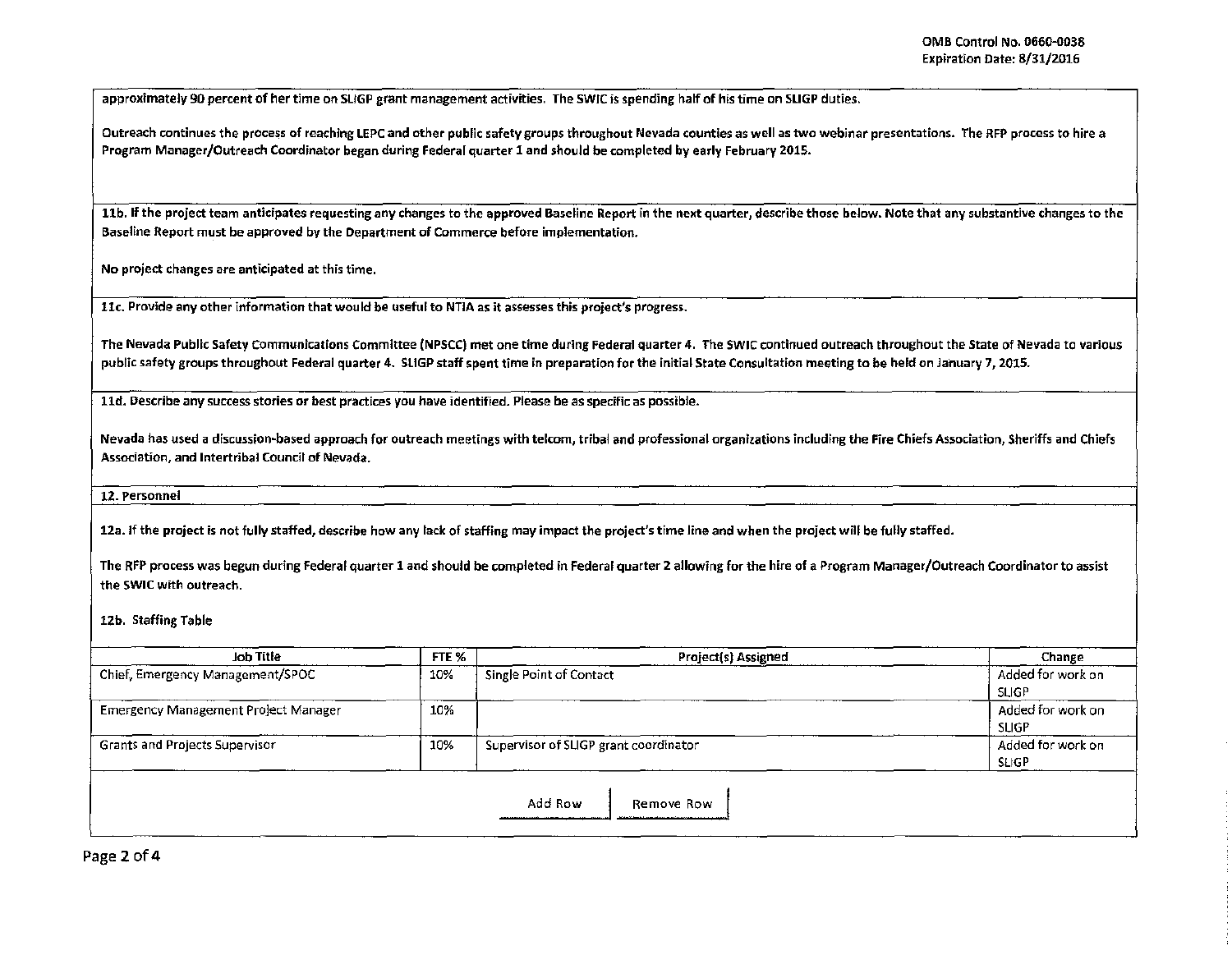|                                                      | 13. Subcontracts (Vendors and/or Subrecipients) |                                                                                                                                                                                                 |                            |                               |                     |                               |                                                |                                                 |                                 |
|------------------------------------------------------|-------------------------------------------------|-------------------------------------------------------------------------------------------------------------------------------------------------------------------------------------------------|----------------------------|-------------------------------|---------------------|-------------------------------|------------------------------------------------|-------------------------------------------------|---------------------------------|
|                                                      |                                                 | 13a. Subcontracts Table - Include all subcontractors. The totals from this table must equal the "Subcontracts Total" in Question 14f.                                                           |                            |                               |                     |                               |                                                |                                                 |                                 |
| Name                                                 | <b>Subcontract Purpose</b>                      | Type<br>(Vendor/Subrec.)                                                                                                                                                                        | RFP/RFQ<br>Issued<br>(Y/N) | Contract<br>Executed<br>(Y/N) | Start<br>Date       | End Date                      | <b>Total Federal</b><br><b>Funds Allocated</b> | <b>Total Matching</b><br><b>Funds Allocated</b> | Project and % Assigned          |
| <b>SWIC</b>                                          | <b>SWIC Duties</b>                              | Good of the State<br>Contract                                                                                                                                                                   | Y                          | Y                             | 11/1/13             | 7/31/16                       | 319,680                                        | 0                                               | 31%                             |
| Grant<br>Coordinator                                 | Coordinate Grant                                | Good of the State<br>Contract                                                                                                                                                                   | N                          | $\bar{\mathbf{Y}}$            | 11/1/13             | 7/3/16                        | 217,110                                        | 0                                               | 29%                             |
| SLIGP Project<br>Manager/<br>Outreach<br>Coordinator | Manage SLIGP<br>Programmatic                    | Contract                                                                                                                                                                                        | $\overline{N}$             | $\mathbf N$                   | 6/1/14              | 7/31/16                       | 432,324                                        | 0                                               | 0%                              |
| Legal Counsel                                        | <b>Attorney for Process</b><br>and MOU          | Sub-Grant                                                                                                                                                                                       | N                          | N                             | 3/1/13              | 7/31/16                       | 159,192                                        | O                                               | 0%                              |
| Gap Analysis<br>MOU                                  | MOU for partners                                | Contract                                                                                                                                                                                        | $\overline{\mathbf{N}}$    | $\mathbb N$                   | $\frac{12}{12}$ /14 | 7/31/16                       | 450,000                                        | $\overline{0}$                                  | 0%                              |
| Facilitator                                          | Meeting facilitator                             | Contract                                                                                                                                                                                        | N                          | $\overline{N}$                |                     |                               | 7,200                                          | 0                                               | 0%                              |
| Facilitator                                          | Meetings facilitator                            | Contract                                                                                                                                                                                        | N                          | N                             |                     |                               | 14,400                                         | $\mathbf 0$                                     | 0%                              |
|                                                      |                                                 |                                                                                                                                                                                                 |                            |                               |                     | Total                         | 1,599,906                                      | $\mathbf 0$                                     |                                 |
| $N/A - None$                                         |                                                 | 13b. Describe any challenges encountered with vendors and/or subrecipients.                                                                                                                     |                            | Add Row                       |                     | Remove Row                    |                                                |                                                 |                                 |
| 14. Budget Worksheet                                 |                                                 |                                                                                                                                                                                                 |                            |                               |                     |                               |                                                |                                                 |                                 |
|                                                      |                                                 | Columns 2, 3 and 4 must match your current project budget for the entire award, which is the SF-424A on file.<br>Only list matching funds that the Department of Commerce has already approved. |                            |                               |                     |                               |                                                |                                                 |                                 |
| Project Budget Element (1)                           |                                                 | <b>Federal Funds</b><br>Funds (3)<br>Awarded (2)                                                                                                                                                | <b>Approved Matching</b>   | Total Budget<br>(4)           |                     | Federal Funds<br>Expended (5) | <b>Approved Matching Funds</b><br>Expended (6) |                                                 | <b>Total Funds Expended (7)</b> |